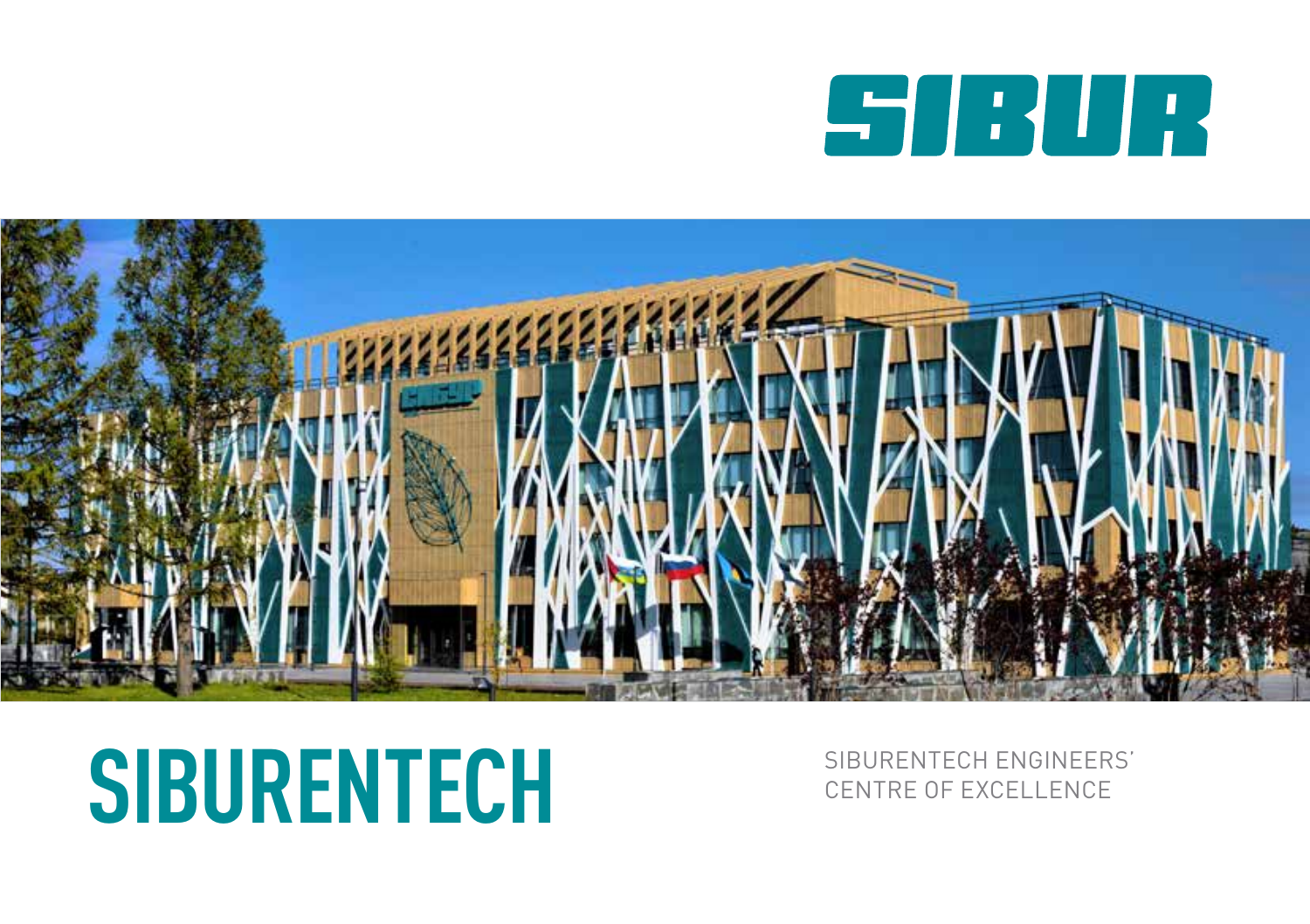

#### **SIBURENTECH**

Technical innovation and support for digitalisation Technical knowledge management Staff training for business needs Staff performance improvement Corporate culture guide Compulsory Education Centre

## **COOPERATION WITH TRAINING INSTITUTIONS**

Long term planning Work with recruiting young specialists Creating educational infrastructure Basic vocational training of students and schoolchildren Implementation of network profile programmes Development of World Skills competences

## **2 3 SIBURENTECH** | **PART OF THE TRAINING SYSTEM OF SIBUR HOLDING**

## **DEVELOPMENT OF LEADERSHIP AND MANAGEMENT COMPETENCIES**

- Development of corporate culture
- Business education
- Development of leadership practices

## **FUNCTIONAL DEVELOPMENT**

- Development of professional competencies based on target vision Creation of programmes based on priority development areas Modular development programmes
- Cross-functional development sessions

#### **CORPORATE TRAINING AND KNOWLEDGE MANAGEMENT**

- E-learning and promotion of Corporate University's products Learning performance management and data analytics Functional development
- Project management, analytics and knowledge management

# **SIBURENTECH** | **PROJECT RELEVANCE**

## **TRAINING CENTRES OF THE COMPANY**

SIBUR has some training centres at manufacturing plants, including 6 licensed support centres.

#### **PREREQUISITES FOR BUILDING A NEW FORMAT TRAINING CENTRE IN TOBOLSK:**

- Tobolsk accommodates production facilities that generate a significant part of SIBUR's EBITDA
- Building a profile of a future engineer in close proximity to one of the Customers
- Changing requirements for employees due to the development of technologies, processes automation and digitalisation
- Competition for talented employees
- Changing requirements for an employer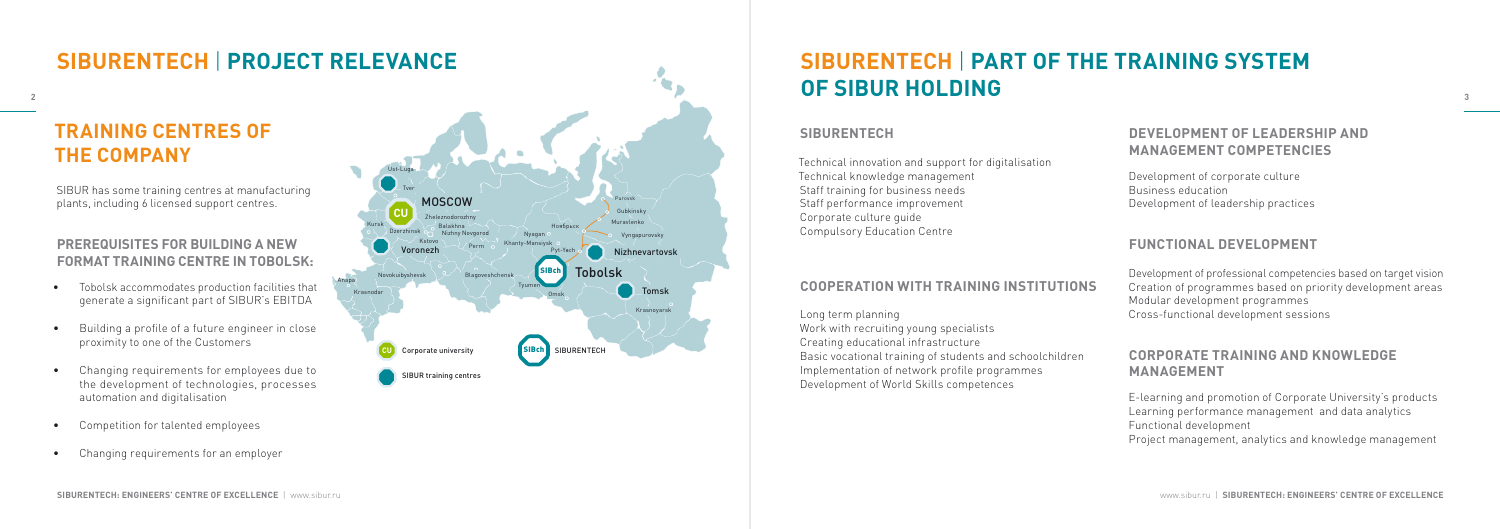# **SIBURENTECH** | **VALUE FOR SIBUR HOLDING**

#### **TRAINING FLEXIBILITY AND CUSTOMISATION CAPABILITY**

High potential of training programmes, equipment, organisation of trainers' work is able to accommodate the needs and corporate culture of the Company, partners and modern production requirements

#### **INTRODUCTION OF CROSS-CUTTING THEMES**

Due to the structure of programmes, additional modules (statistics, digital technologies, economic literacy etc.) can be introduced naturally into technical training to shape the owner's mentality among the staff

#### **COMPANY STRATEGY SUPPORT**

Training programmes reflect the Company's strategy to create multifunctional positions, as well as build a culture of crossfunctional interaction between subdivisions

## **CREATION OF FLEXIBLE PRODUCTS**

The developed model for training of in-house trainers resulted in the development of methodological standards to create replicable and completely alienable products related to the technical training solutions

#### **BUILDING A PROACTIVE POSITION**

More focused motivation of trainees helps them to be involved in the production system of the Company, to develop a culture of production interaction

#### **CREATING PROFESSIONAL COMMUNITIES**

In-house trainers form professional communities of experts in the Company and exchange knowledge outside the Company

## **SIBURENTECH** | **RESOURCES**



## **OVER 5200 SQ. M**  OF HIGH-TECH SPACE,

including models, booths, simulators, AR / VR laboratories, 3D modeling equipment etc

## **26 CLASSROOMS**  FOR VARIOUS DISCIPLINES:

mechanics, metrology, energy, occupational and industrial safety, technologies and production plants, APCS

## **OVER 260 IN-HOUSE TRAINERS**

## **OVER 100 TRAINING PROGRAMMES**

technical training covering all the disciplines

## **6 VR ROOMSROOMS WITH SIMULATORS** IN THE DISCIPLINES:

UAV operator, 3D modeling specialist, laboratory analyst, I&C fitter, welder, operational switching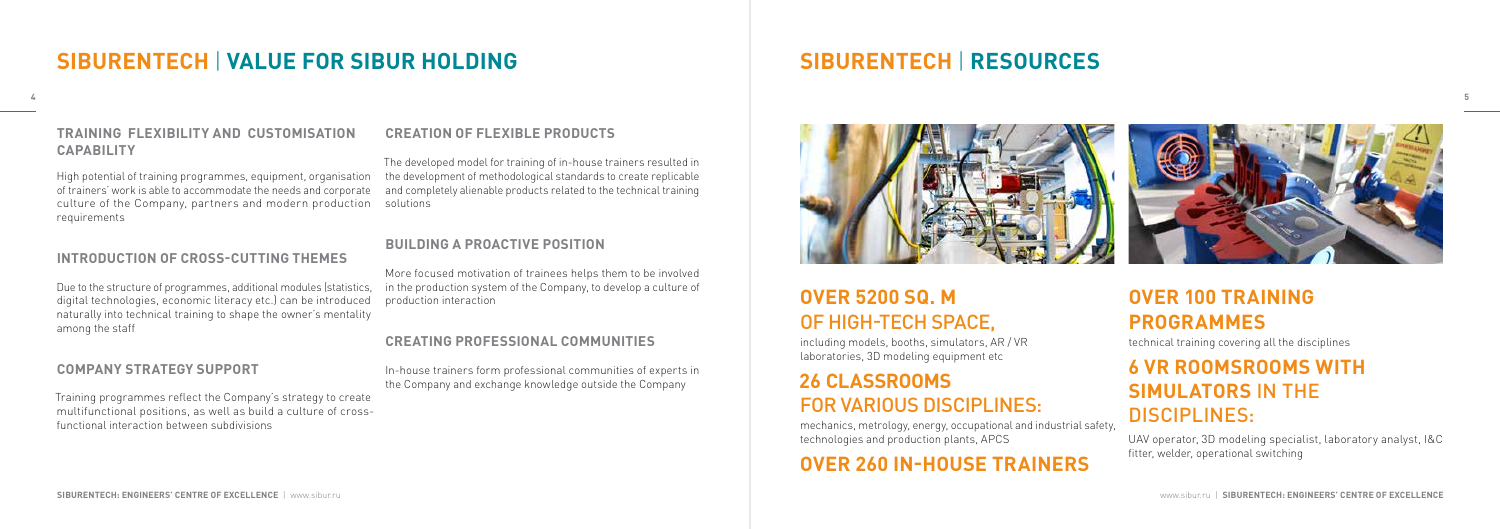

# **SIBURENTECH** | **SPECIAL TRAINING EQUIPMENT**

Training equipment is designed for modern plants and current needs of the Company.

#### **Equipment vendors are leading Russian and foreign manufacturers key leaders in their industries:**

Siemens, Schneider Electric, Festo, Yokogawa, Sulzer, KBR East, Baltech, UPS Eaton, Metrologiya-Komplekt, IQB etc.

Flexible class configuration can be adapted to business needs. Some of the training programmes can be offsite.

The equipment meets current production goals and modern trends.













# **SIBURENTECH** | **OPTIONS**

#### **DEVELOPMENT PROGRAMMES**

Internships Open doors days Vocational guidance Motivational workshops

## **MANAGEMENT OF PROFESSIONAL SKILLS EVENTS**

Conferences Reference visits Professional championships Workshops from leading industry experts





### **MAKING TECHNICAL TRAINING MODERN AND INNOVATIVE**

Partnership with educational organisations in Russia and worldwide Participation in professional communities Arrangement of forums, exhibitions